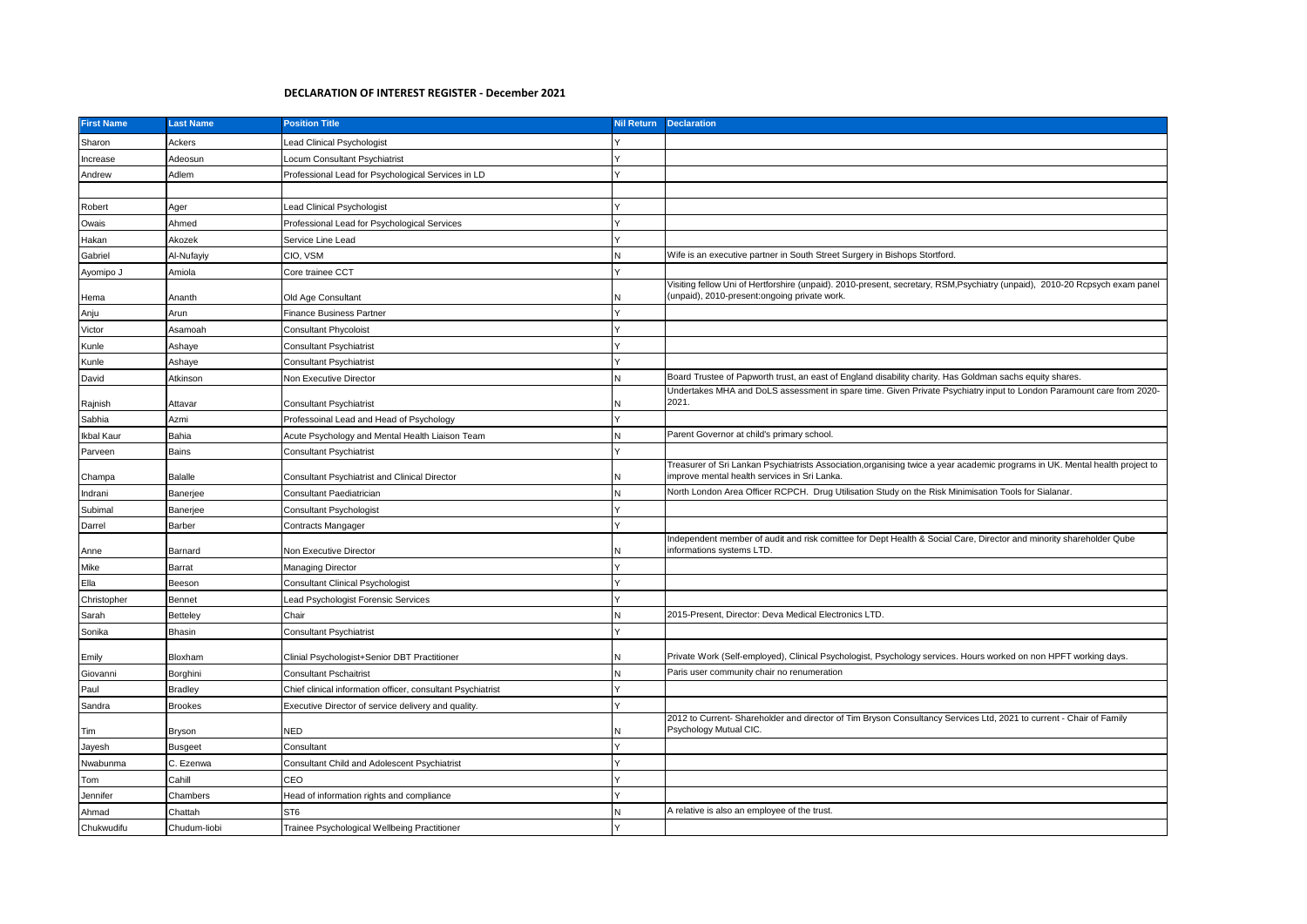| Constance  | Clements   | Assistant Psychologist                             | N | Cambridgeshire and Peterborough NHS FT. Data and audit analyst.                                                                                                                                                                                                                                                                                                                                     |
|------------|------------|----------------------------------------------------|---|-----------------------------------------------------------------------------------------------------------------------------------------------------------------------------------------------------------------------------------------------------------------------------------------------------------------------------------------------------------------------------------------------------|
| Kayleigh   | Clements   | <b>High Intensity CBT Therapist</b>                | N | Private CBT Therapy. Not expected to exceed 2 hours a week                                                                                                                                                                                                                                                                                                                                          |
| Sarah      | Cohen      | <b>Consultant Pyciatrist</b>                       |   |                                                                                                                                                                                                                                                                                                                                                                                                     |
| Peter      | Collins    | Head of IMT - Integration and Service Delivery     | N | Partner works at same Trust - different Directorates.                                                                                                                                                                                                                                                                                                                                               |
| Adrienne   | Coward     | Sevice Management                                  |   | Work as an AMHP for Buckinghamshire Council based in Oxford Health NHS FT. Sessional role - not a position of authority.                                                                                                                                                                                                                                                                            |
| Vanessa    | Cowle      | Clinical Psychologist                              | N | Occasionally teaches on the UoH Doctorate in Clinical Psychology - training course as a visiting lecturer.                                                                                                                                                                                                                                                                                          |
| Olivia     | Cox        | <b>Clinical Pharmacist</b>                         |   |                                                                                                                                                                                                                                                                                                                                                                                                     |
| Sara       | Crean-Muir | Project Manager                                    | N | Part time work in private consulting practice.                                                                                                                                                                                                                                                                                                                                                      |
| Magda      | Czerwinska | <b>Consultant Psychiatrist</b>                     |   |                                                                                                                                                                                                                                                                                                                                                                                                     |
| Edward     | Da Costa   | <b>Consultant Psychiatrist</b>                     |   |                                                                                                                                                                                                                                                                                                                                                                                                     |
| Sarah      | Damms      | Managing Director                                  | N | A relative is also an employee of the Trust. Paid employment as Professor of Psychiatry at UoH, Existing private practice,<br>Member of expert advisory group for the PEAG of the MHRA, Principal investigator in sponsored research studies involving<br>NHS patients; Leading roles in registered consumer charities Chair, Anxiety and OCD Scientific Section, World Psychiatric<br>Association. |
| Stephen    | Davies     | Consultant Clinical Psychologist                   |   | Associate of Hertfordshire Psychological Services, a Private Practice collective (ongoing). Would declare any interest and<br>withraw immediately.Clinical Psychology Private Practice.                                                                                                                                                                                                             |
| Steven     | Davies     | MHSOP Psychology Lead                              |   | Ongoing-Associate of Hertfordshire Psychological Services, a Private Practice collective.Clinical Psychology Private<br>Practice.No involvement with older clients in HPFT provision.                                                                                                                                                                                                               |
| Tanya      | Debb       | <b>Consultant Psychiatrist</b>                     |   |                                                                                                                                                                                                                                                                                                                                                                                                     |
| Chris      | Davis      | Interim Service Line Lead for rehab                |   | Wife is registered with HPFT bank, as an occupational therapist and works occasional shifts for NW ACMHS.                                                                                                                                                                                                                                                                                           |
| Sohan      | Derasari   | Consultant Psychologist                            | N | Existing occasional private work (Out of office hours).                                                                                                                                                                                                                                                                                                                                             |
| Urszula    | Dlugon     | Consultant Psychiatrist                            |   |                                                                                                                                                                                                                                                                                                                                                                                                     |
| Sarvjeet   | Dosanjh    | <b>Buisness Manager</b>                            |   |                                                                                                                                                                                                                                                                                                                                                                                                     |
| Catherine  | Dugmore    | Non Executive Director                             |   |                                                                                                                                                                                                                                                                                                                                                                                                     |
| Oliver     | Duprez     | Consultant LD Psychiatrist                         |   |                                                                                                                                                                                                                                                                                                                                                                                                     |
| Sumita     | Dutta      | Consultant Lead Family & Systemic Psychotherapist  |   |                                                                                                                                                                                                                                                                                                                                                                                                     |
| Edina      | Dzeko Alam | Counselling Psychologist                           |   |                                                                                                                                                                                                                                                                                                                                                                                                     |
| Helen      | Edmonson   | Company Secretary & Head of Corporate Affairs      |   |                                                                                                                                                                                                                                                                                                                                                                                                     |
| Jo         | Edwards    | Senior Service Line Lead                           |   |                                                                                                                                                                                                                                                                                                                                                                                                     |
| M A        | EL-Hihi    | ocum consultant Psychiatrist                       |   |                                                                                                                                                                                                                                                                                                                                                                                                     |
| Rodica     | Enache     | PICU Consultant                                    |   |                                                                                                                                                                                                                                                                                                                                                                                                     |
| Natalie    | Englander  | Deputy Clinical Lead                               |   |                                                                                                                                                                                                                                                                                                                                                                                                     |
| Helen      | Eracleous  | Clinical Psychologist                              |   |                                                                                                                                                                                                                                                                                                                                                                                                     |
| Nwabunma C | Ezenwa     | Locum consultant child and adolescent psychiatrist |   |                                                                                                                                                                                                                                                                                                                                                                                                     |
| John       | Fanning    | Head of Safety                                     |   | A relative is also an employee of the trust.                                                                                                                                                                                                                                                                                                                                                        |
| Mosun      | Fapohunda  | <b>Consultant Psychiatrist</b>                     |   |                                                                                                                                                                                                                                                                                                                                                                                                     |
| Arshad     | Faridi     | Consultant                                         | N | Has a private practice but sees patients out of NHS working time.                                                                                                                                                                                                                                                                                                                                   |
| Catherine  | Farrow     | <b>Consultant Psychiatrist</b>                     |   |                                                                                                                                                                                                                                                                                                                                                                                                     |
| Joanne     | Farrow     | Deputy Medical Director                            |   | Sister is a matron in the Trust                                                                                                                                                                                                                                                                                                                                                                     |
| Kate       | Ferrara    | Clinical Psychologist                              |   |                                                                                                                                                                                                                                                                                                                                                                                                     |
| Naomi      | Fineberg   | Consultant                                         |   | Paid editorial duties for a science journal.                                                                                                                                                                                                                                                                                                                                                        |
| Helen      | Fletcher   | Consultant Clinical Psychologist                   |   |                                                                                                                                                                                                                                                                                                                                                                                                     |
| David      | Flint      | Head of PF and R                                   |   |                                                                                                                                                                                                                                                                                                                                                                                                     |
| John       | Flynn      | Profesional Lead for Psychological services        |   |                                                                                                                                                                                                                                                                                                                                                                                                     |
| Owen       | Fry        | Senior Service line lead                           |   |                                                                                                                                                                                                                                                                                                                                                                                                     |
| Wafaa      | Gadelkarim | <b>Consultant Psychiatrist</b>                     |   |                                                                                                                                                                                                                                                                                                                                                                                                     |
| Pamela     | Gaines     | <b>Associate Practitioner</b>                      |   |                                                                                                                                                                                                                                                                                                                                                                                                     |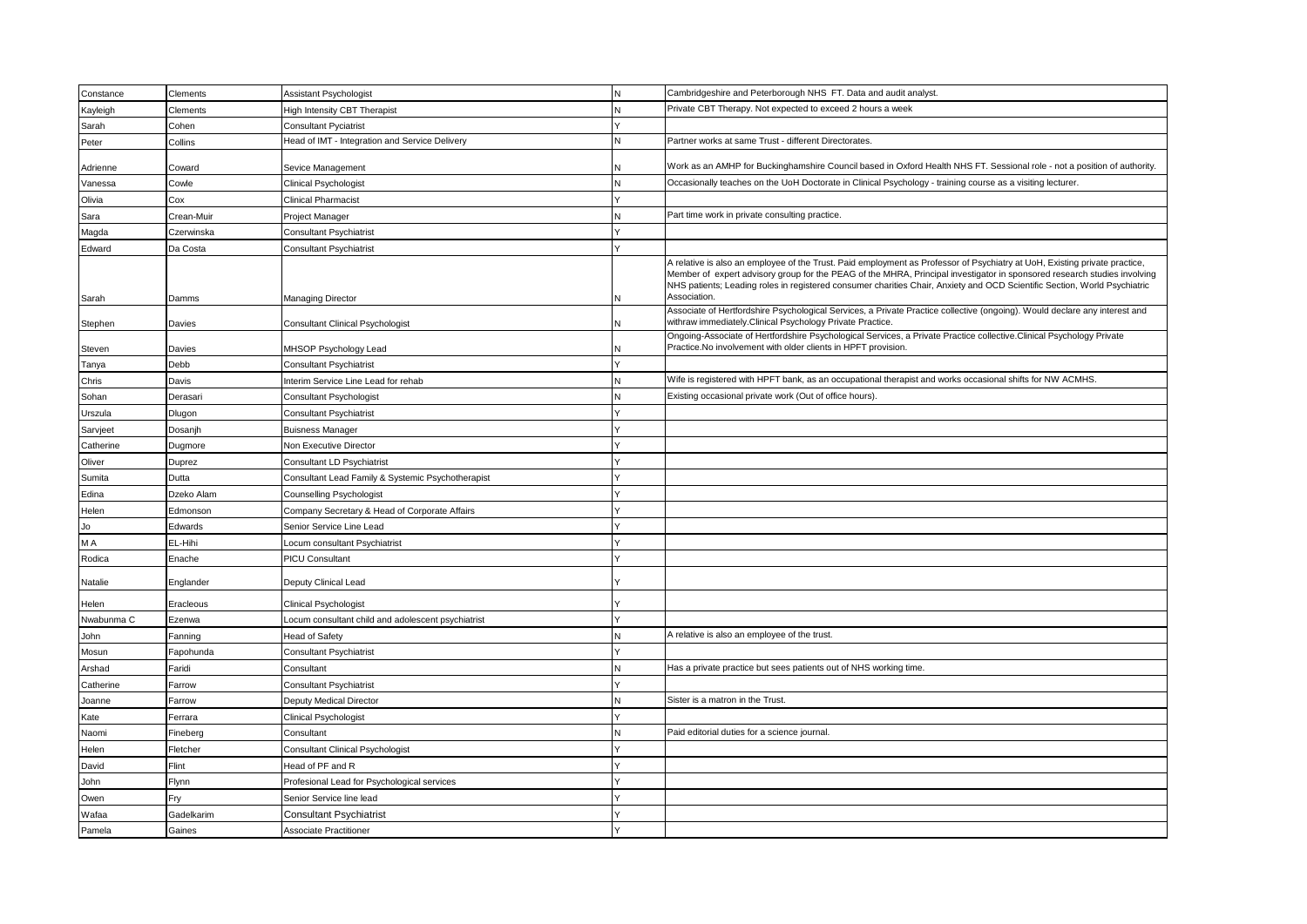|                   |                |                                                         |   | Visiting professorship with UoH since 2009-on clinical review committee, sits on clinical governance review committee and                                                                                                       |
|-------------------|----------------|---------------------------------------------------------|---|---------------------------------------------------------------------------------------------------------------------------------------------------------------------------------------------------------------------------------|
| Tim               | Gale           | २&D Lead                                                |   | supervise two PhD students.                                                                                                                                                                                                     |
| Jennifer          | Gant           | Consultant Psychiatrist                                 |   |                                                                                                                                                                                                                                 |
| Samina            | Garret         | lead of HP and R                                        |   |                                                                                                                                                                                                                                 |
| Andrew            | Godfrey        | Managing Director                                       |   | Trustee of Haringey Citizens Advice Bureau                                                                                                                                                                                      |
| Mark              | Graver         | Deputy Director for Communications                      |   |                                                                                                                                                                                                                                 |
| Nicola            | Green          | <b>Consultant Clinical Psychologist</b>                 |   |                                                                                                                                                                                                                                 |
| Maria             | Gregoriou      | Associate Director of Workforce                         |   | Home in Cyprus advertised on Booking.com for holiday rental.Not advertised to NHS staff but as advertised on Booking.com<br>may result- bookings from NHS staff                                                                 |
| Ignatius Jayantha | Gunaratna      | Consultant Psychiatrist                                 |   |                                                                                                                                                                                                                                 |
| Laura             | Hans           | <b>CBT Therapist</b>                                    |   | Laura Hans Therapy/Efficacy, CBT Therapist, Providing CBT to self-funded and sub-contracted clients.                                                                                                                            |
| Elizabeth         | Harrington     | Co Clinical Lead                                        |   | Provides small private therapy practice to clients outside of Hertfordshire. Also provides supervision to therapists.                                                                                                           |
| Renata            | Harris         | ead Psychological Therapist                             |   |                                                                                                                                                                                                                                 |
| Sandy             | Hastilow       | lead of OD                                              |   |                                                                                                                                                                                                                                 |
| Karen             | Hastings       | nterim Head of Social Work and Safeguarding             |   |                                                                                                                                                                                                                                 |
| Musarar           | Hawramy        | Consultant Psychiatrist                                 |   |                                                                                                                                                                                                                                 |
| Sarah             | Hawkins        | Clinical Psychologist                                   |   | Is the beneficial owner of 2% shareholdings - positive response training and consultancy Ltd.Not involved operationaly and<br>has never been an officer of the company.                                                         |
| Nicola            | Headland       | Pharmacist                                              |   | NICE Medicines and Prescribing Associate.                                                                                                                                                                                       |
| Michael           | Henderson      | Senior Service line lead                                |   |                                                                                                                                                                                                                                 |
| Gemma             | Hendry         | ead Psychologist                                        |   |                                                                                                                                                                                                                                 |
| Jayne             | Henry          | Consultant Clinical Psychologist                        |   |                                                                                                                                                                                                                                 |
| Diane             | Herbert        | Non Executive Director                                  | N | Director and shareholder own executive coaching and consultancy buisness, no work conducted within NHS.                                                                                                                         |
| Gabrielle         | Highman        | Clinical Psychologist and therapy team lead             |   | Has a private practice in London.                                                                                                                                                                                               |
| Rachel            | Holt           | Consultant Clinical Psychologist and Approved Clinician |   |                                                                                                                                                                                                                                 |
| Matthew           | Hooper         | <b>Head of Financial Services</b>                       |   |                                                                                                                                                                                                                                 |
| Jaya              | Hopkins        | Clinical Lead                                           |   | April 2021 to March 2022- Undertake inspection roles in other NHS organisations as a Nurse Specialist Advisor. Adhere to<br>professional code of conduct                                                                        |
| Karen             | Howard         | Service Line Lead                                       |   |                                                                                                                                                                                                                                 |
| Haseena           | Hussain        | Child & Adolescent Psychiatrist                         |   |                                                                                                                                                                                                                                 |
| Anne              | Hunt           | lead of Nurse Physical Health                           |   | March 2021-Guest lecturer at "Ageing and Health" conference, Norway: Sepsis amongst people with learning<br>disabilities.Advising Mencap on sepsis-May 2021. NHS Chair of Bluelight Cycling Club https://www.bluelightcc.co.uk/ |
| Barbara           | Hurtado        | <b>Consultant Clinical Psychologist</b>                 |   |                                                                                                                                                                                                                                 |
| Yetunde           | Iriah          | Consultant CAMHS West                                   |   |                                                                                                                                                                                                                                 |
| David             | llot           | Senior Operational Estates Manager                      |   |                                                                                                                                                                                                                                 |
| Mary              | Ingram         | Interim Consultant Social Worker                        |   |                                                                                                                                                                                                                                 |
| Arun              | Jha            | Consultant (fixed term locum)                           |   |                                                                                                                                                                                                                                 |
| Hilda             | Jiah           | Nurse Consultant                                        |   |                                                                                                                                                                                                                                 |
| llan              | Joffe          | <b>Consultant Child and Adolescent Psychiatrist</b>     |   |                                                                                                                                                                                                                                 |
| Katherine         | Johnson        | nterim Consultant Social Worker                         |   |                                                                                                                                                                                                                                 |
| Snehita           | Joshi          | Consultant Psychiatrist                                 |   |                                                                                                                                                                                                                                 |
| Sally             | Judges         | lead of AHPs                                            |   |                                                                                                                                                                                                                                 |
| Sean              | Junor-Sheppard | Child and Adolescent Psychotherapist                    |   |                                                                                                                                                                                                                                 |
| Laurence          | Kalbreier      | Principal Child and Adolescent Psychotherapist          |   |                                                                                                                                                                                                                                 |
| Kush              | Kanodia        | Associate NED                                           |   | Chief Disability Officer; Kaleidocope Group. Advisory Board Global Disabiliy Innovation hub. Trustee and Director - Centre for<br>Access Football in Europe.                                                                    |
| Emma              | Karwatzski     | <b>Consultant Clinical Psychologist</b>                 | N | A relative is also an employee of the Trust and Clinical Lead / Academic Manager Doctorate in Clinical Psychology at<br>University of Hertfordshire.                                                                            |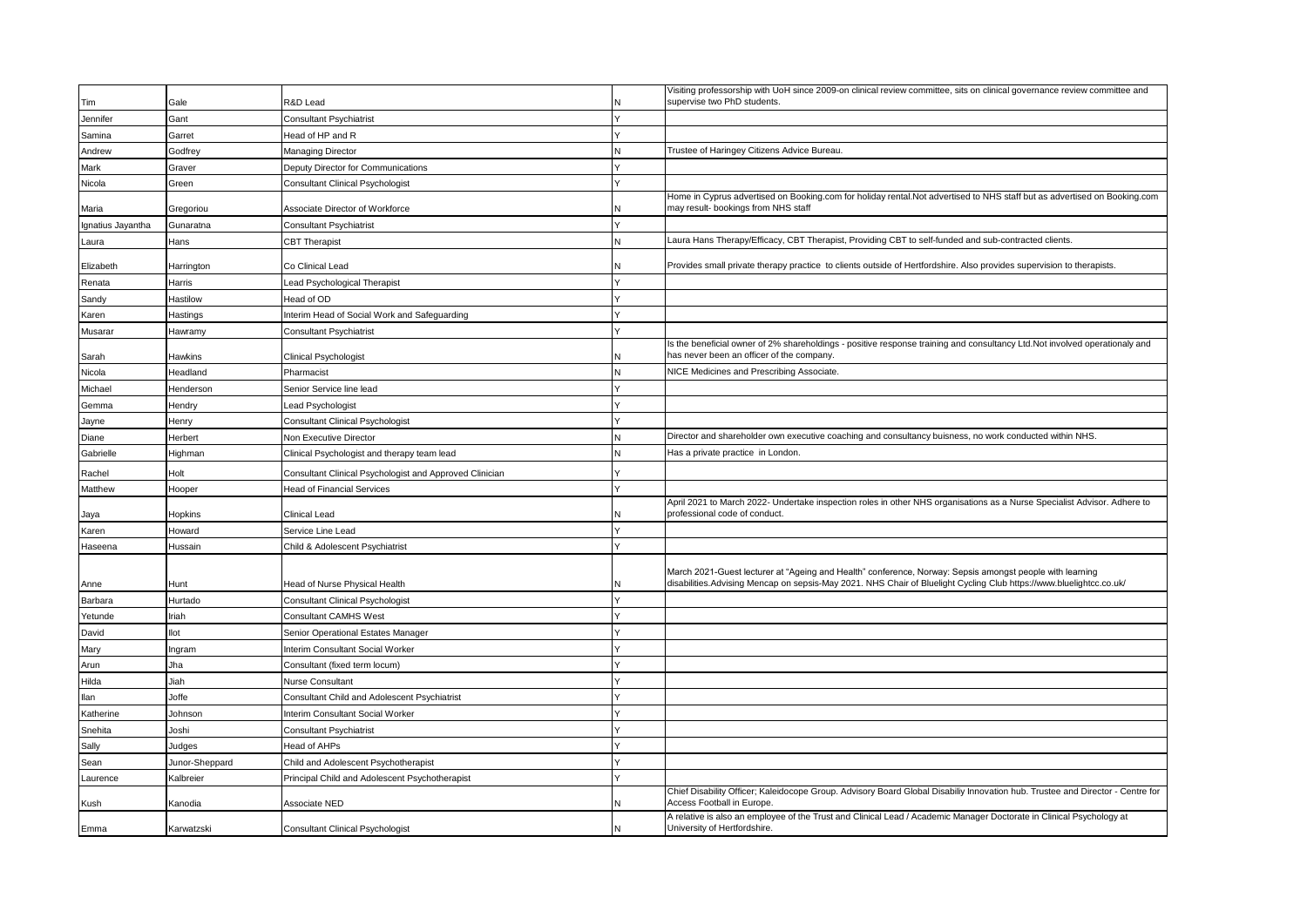| Tina        | Kavanagh         | Directorate Manager (MH Legislation)                           | IY |                                                                                                                                                                                       |
|-------------|------------------|----------------------------------------------------------------|----|---------------------------------------------------------------------------------------------------------------------------------------------------------------------------------------|
| Saima       | Khan             | Locum consultant                                               |    |                                                                                                                                                                                       |
| Annette     | King             | Project Clinical Lead                                          |    |                                                                                                                                                                                       |
| Kasu        | Kiran            | Consultant                                                     |    | April 2021, Occasional locum work, No admissions rights & during annual leave.                                                                                                        |
| Anuradha    | Kohli            | <b>Consultant Psychiatrist</b>                                 |    |                                                                                                                                                                                       |
| Edward      | Knowles          | Development Director Collaborative                             |    |                                                                                                                                                                                       |
| Konstantina | Kolonia          | Principal Councelling Psychologist                             |    |                                                                                                                                                                                       |
| Marianne    | Kreutz           | Principal Clinical Psychologist                                |    |                                                                                                                                                                                       |
| Julia       | arge             | <sup>2</sup> sychologist                                       |    |                                                                                                                                                                                       |
| Patrick     | Larsson          | Deputy Clinical Lead                                           |    |                                                                                                                                                                                       |
| Rachael     | Lipett           | Consultant Psychologist                                        | N  | Seeing patients in private practice.                                                                                                                                                  |
| lan         | ove              | Head of Commercial Development                                 |    |                                                                                                                                                                                       |
| Keith       | Loveman          | Director of Finance                                            |    |                                                                                                                                                                                       |
| Benjamin    | oynes            | <b>Consultant Psychiatrist</b>                                 |    |                                                                                                                                                                                       |
| Janet       | Lynch            | Interim exec director of people and organisational development | N  | 2019-Current, Harpendom MacMillian fundraising comittee member.                                                                                                                       |
| Victoria    | .yon             | Mental health Support Worker                                   | N  | The Owl Therapy Centre, Dance Movement Psychotherapist.                                                                                                                               |
| Lucy        | Macro            | <b>Buisness Manager</b>                                        |    |                                                                                                                                                                                       |
| Haninder    | Magon            | <b>Consultant Psychiatrist</b>                                 | N  | Relative is an employee of the trust.                                                                                                                                                 |
| Rakesh      | Magon            | Consultant Psychiatrist & Deputy Medical Director              | N  | Wife works as a consultant psychiatrist in the trust.                                                                                                                                 |
|             |                  |                                                                |    |                                                                                                                                                                                       |
| Sadgun      | Bhandri          | <b>Consultant Psychiatrist</b>                                 |    |                                                                                                                                                                                       |
| Helen       | Dudeny           | Service Line Lead.                                             |    |                                                                                                                                                                                       |
| Muzafar     | Hawramy          | Consultant Psychiatrist                                        |    |                                                                                                                                                                                       |
| Doug        | Hobson           | Systemic Phycotherapist                                        |    |                                                                                                                                                                                       |
| Arvinder    | Hunjan           | Consultant Psychiatrist                                        |    |                                                                                                                                                                                       |
| Yetunde     | Iriah            | Consultant                                                     |    |                                                                                                                                                                                       |
| Thomas      | Makoni           |                                                                |    |                                                                                                                                                                                       |
| Anuja       | Malde            | Specialist Dietician                                           |    |                                                                                                                                                                                       |
| Virender    | Marwah           | <b>Consultant Psychiatrist</b>                                 |    |                                                                                                                                                                                       |
| Willow      | Mathews          | Systemic Phycotherapist                                        |    |                                                                                                                                                                                       |
| Samina      | Matin            | <b>Consultant Psychiatrist</b>                                 |    |                                                                                                                                                                                       |
| Trudine     | Mc Manus         | clinical & Forensic Psychologist                               |    |                                                                                                                                                                                       |
| Lauren      | McEvoy           | Head of Learning & Development                                 |    |                                                                                                                                                                                       |
| Fiona       | McMillan Shields | Managing Director                                              |    |                                                                                                                                                                                       |
| Sujatha     | Merve            | Consultant Psychiatrist                                        |    |                                                                                                                                                                                       |
| Georgia     | Michael          | Deputy Chief Pharmacist                                        |    |                                                                                                                                                                                       |
| Penelope    | Mills            | Secretary/admin                                                |    |                                                                                                                                                                                       |
| Kah         | Mirzah           | <b>Consultant Psychiatrist</b>                                 |    |                                                                                                                                                                                       |
| Lorna       | Mitchell         | Head of Nursing                                                |    |                                                                                                                                                                                       |
| Rania       | Moussa           | Consultant                                                     |    |                                                                                                                                                                                       |
| Sophia      | Mody             | CQI Lead                                                       |    |                                                                                                                                                                                       |
| Tamara      | Morrison         | Deputy Clinical Lead                                           |    |                                                                                                                                                                                       |
|             |                  |                                                                |    | Private work as clinical psychologist - private clinical hours- time worked:Sunday mornings.not working in the same area + will<br>not offer private work to person met in CAMHS East |
| Amanda      | Mount<br>Moussa  | <b>Clinical Psychologist</b>                                   | N  |                                                                                                                                                                                       |
| Raina       |                  | <b>Consultant Psychiatrist</b>                                 |    |                                                                                                                                                                                       |
| Kamalinka   | Mukherji         | <b>Consultant Psychiatrist</b>                                 | N  |                                                                                                                                                                                       |
| Kaushik     | Mukhopadhaya     | <b>Consultant Psychiatrist</b>                                 |    |                                                                                                                                                                                       |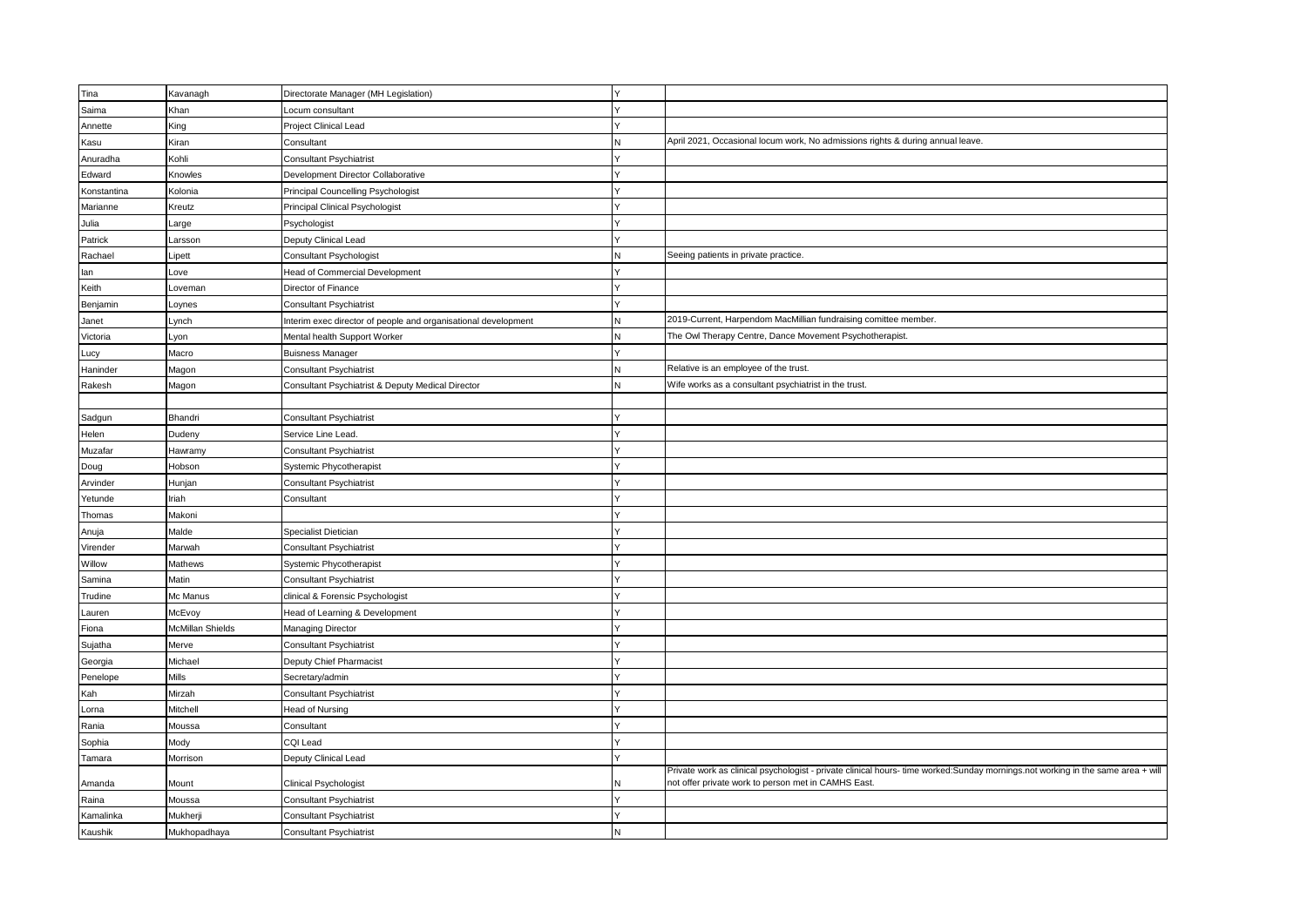| Sytske        | Mulder        | <b>Consultant Psychiatrist</b>                             |   |                                                                                                                                                                       |
|---------------|---------------|------------------------------------------------------------|---|-----------------------------------------------------------------------------------------------------------------------------------------------------------------------|
| Keith         | Mupita        | <b>SLL</b>                                                 |   |                                                                                                                                                                       |
| Hadi Shaker   | Naeeni        | Consultant Psychiatrist                                    |   |                                                                                                                                                                       |
|               |               |                                                            |   | Honorary Clinical Teaching Fellow for University College London CBTp PGCert course Visiting lecturer for University of<br>Oxford DClinPsy programme.                  |
| Ryan          | Nah           | Senior Counselling Psychologist                            |   |                                                                                                                                                                       |
| Kashmeera     | Naidoo        | Consultant Psychiatrist                                    |   |                                                                                                                                                                       |
| Katherine     | Nandi         | <b>Consultant Psychologist</b>                             |   |                                                                                                                                                                       |
| Prosper       | Ndayi         | consultant Psychiatrist                                    |   |                                                                                                                                                                       |
| Rajesh        | Nehete        | Consultant Psychiatrist                                    |   |                                                                                                                                                                       |
| Jill          | Nelson        | ead Psychothereapist                                       |   |                                                                                                                                                                       |
| Andrew        | Nicholls      | Clinical Director of Psychological Services                |   | Has an independent private practice since 1995.                                                                                                                       |
| Clare         | <b>Norris</b> | ead Clinical Psychologist                                  |   |                                                                                                                                                                       |
| Lola          | Odebiyi       | Consultant Psychiatrist                                    |   |                                                                                                                                                                       |
| Charles       | Omoaka        | lead of medical staffing                                   |   |                                                                                                                                                                       |
| Paul          | Oppedijk      | <b>Consultant Psychiatrist</b>                             |   |                                                                                                                                                                       |
| Carmel        | O'Rourke      | Head of HR Business Partnering                             |   |                                                                                                                                                                       |
| Teresa        | Pacchiega     | Principal family and systematic Psychotherapist            |   |                                                                                                                                                                       |
| Jane          | Padmore       | Executive Director of quality and safety                   |   | Member Board of NHS Confederation Mental Health Forum, Director of Nursing Forum, National Mental Health and Learning<br>Disability                                   |
|               |               |                                                            |   | Helps at St Clare Hospice, job title as Volunteer Vaccinator (COVID19) and Bank OT.                                                                                   |
| Alison        | Parkes        | Specialist Occupational Therapist                          |   |                                                                                                                                                                       |
| Soodevi       | Parkinson     | Head of Nursing                                            | N | Specialist advisor for CQC                                                                                                                                            |
| Mel           | Parr          | Counselling Psychologist and Intergrative Psychotherapist. |   | Small independent supervision and consultancy practice to applied psychological therapists working in private practice.                                               |
| WT            | Pasternak     | <b>Consultant Psychiatrist</b>                             |   | Twice a month Private Practice, ongoing, does not see any patients from herts or under the care of the trust to mitigate risk of<br>conflict.                         |
| Amir          | Pasupathy     | Consultant                                                 |   |                                                                                                                                                                       |
| Rashmi        | Patel         | Team Leader                                                |   |                                                                                                                                                                       |
| Zena          | Paterson      | ead Psychologist                                           |   |                                                                                                                                                                       |
| Hemachanadran | Pathmanadam   | <b>Consultant Psychiatrist</b>                             |   | Ad hoc OPAs at Chiltern BMI hospital outside NHS working hours only                                                                                                   |
| Vittoria      | Pezzoni       | Consultant Psychiatrist                                    |   |                                                                                                                                                                       |
| Helen         | Phelps        | Clinical Psychologist                                      |   |                                                                                                                                                                       |
| Deborah       | Pinkney       | Consultant nurse infection prevention +control             |   |                                                                                                                                                                       |
| Tia           | Posner        | Assistant Pschologist                                      |   | Equine therapist for equine therapy                                                                                                                                   |
|               | Postma        | Clinical Lead                                              |   |                                                                                                                                                                       |
| Peggy         |               |                                                            |   |                                                                                                                                                                       |
| Montserrat    | Prat          | Consultant                                                 |   |                                                                                                                                                                       |
| Maura De      | Pretis        | Deputy Clinical Lead                                       |   |                                                                                                                                                                       |
| Oliver        | Pugh          | Clinical Psychologist                                      |   |                                                                                                                                                                       |
| Ilona         | Racz          | Consultant Forensic Psychiatrist                           |   |                                                                                                                                                                       |
| Ambiga        | Ravi          | Consultant Lead Child and adolescent Psychotherapist       | N |                                                                                                                                                                       |
| Dominic       | Regan         | <b>Consultant Psychiatrist</b>                             |   | Newly employed by Whittington Health (0.4) as the joint Manager of the CAMHS Children Looked After Team. Has a small<br>private practice based in East London/ Essex. |
| Claire        | Reynolds      | <b>Consulant Psychiatrist</b>                              |   |                                                                                                                                                                       |
| Louisa        | Rhodes        | Clinical Psychologist                                      |   | Involved in a NIHR funded research study which is co-sponsored by HPFT and the University of Hertfordshire. No money paid<br>directly for involvement.                |
| Nikki         | Richards      | Service Line Lead                                          |   |                                                                                                                                                                       |
| Megan         | Riddington    | Psychologist                                               | N | Runs an independent existing clinical private child and family psychology service. Out of NHS hours.                                                                  |
| Sonia         | Ritson        | Head of Nursing                                            |   |                                                                                                                                                                       |
| Fiona         | Roberts       | Head AMH, Psychological services                           |   |                                                                                                                                                                       |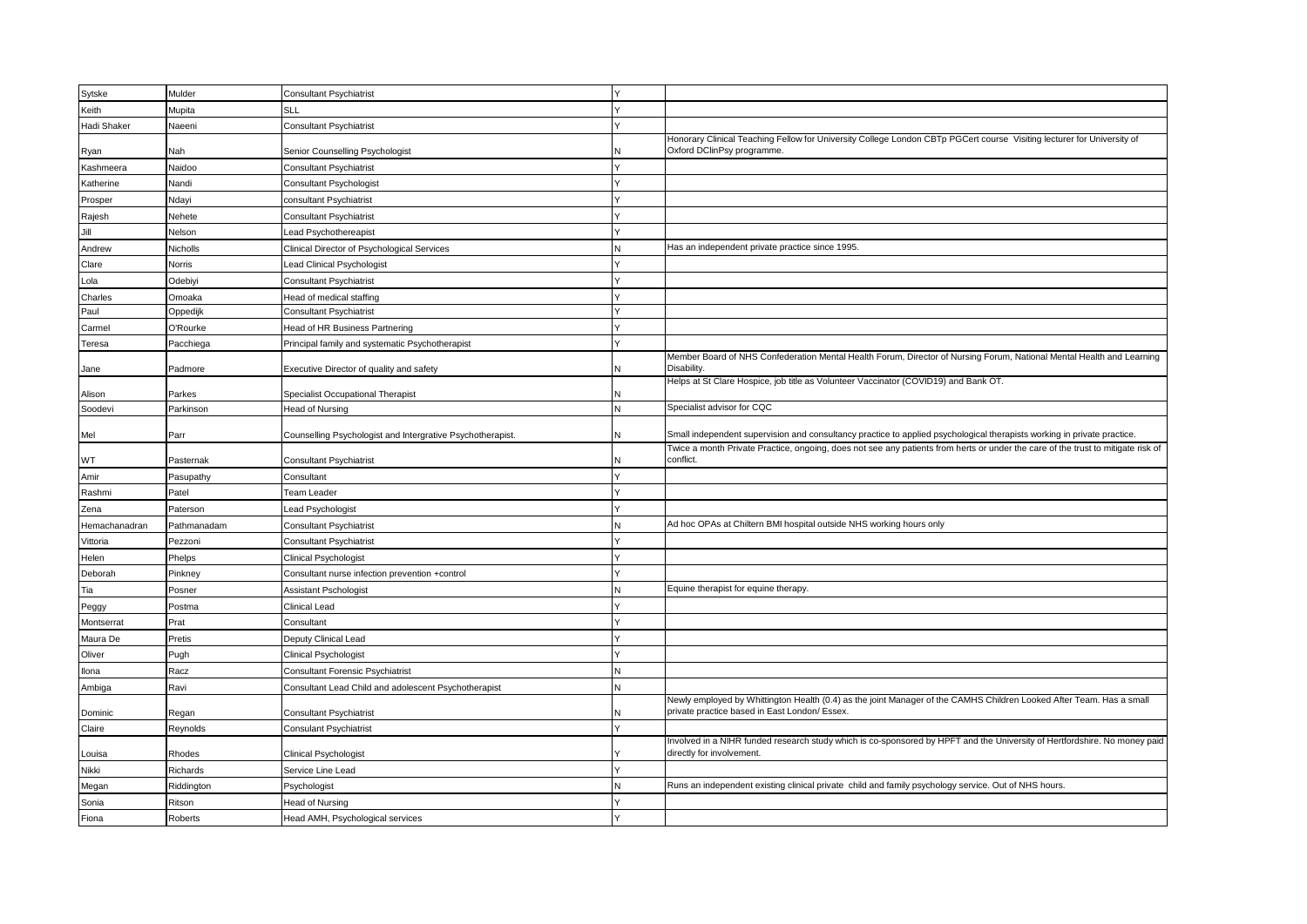| Eamonn          | Rodohan        | Clinical Psychologist                        |   |                                                                                                                                                                                                                                                                 |
|-----------------|----------------|----------------------------------------------|---|-----------------------------------------------------------------------------------------------------------------------------------------------------------------------------------------------------------------------------------------------------------------|
| Slawomir        | Rogowsky       | <b>Consultant Psychiatrist</b>               |   |                                                                                                                                                                                                                                                                 |
| Paul            | Ronald         | Director of Operational Finance              |   | Pos of authority in another NHS organisation or commercial, charity, voluntary etc or other body that could influence decisions<br>in your NHS role.                                                                                                            |
| Magdaline       | Rosairo        | Clinical Lead                                |   | Chair EoE psychological professionals network. lecturer for training high intensity CBT therapists at UEA and a member of<br>national board psychological therapy services.                                                                                     |
| Emma            | Rose           | Clinical Psychologist                        |   | Has own private practice, since 2014 (Healthy Minds Psychology Practice LTD) in which provides psychological therapy for<br>adults with mental health problems.                                                                                                 |
| Esther          | Rose-Petrellis | <b>Consultant Child Psychiatrist</b>         |   | Apointment as case examiner In Royal college of Psychiatrists                                                                                                                                                                                                   |
| Wendy           | Ruck           | <b>Consulting Psychiatrist</b>               |   |                                                                                                                                                                                                                                                                 |
| Esther          | Sabel          | Family & Systemic Psychotherapist            |   |                                                                                                                                                                                                                                                                 |
| Stephanie       | Sadler         | Clinical Director, psychiatry team           |   |                                                                                                                                                                                                                                                                 |
| Rubi            | Salam-Ahmed    | <b>Consultand Psychiatrist</b>               |   |                                                                                                                                                                                                                                                                 |
| Indermeet       | Sawhney        | <b>Consultant Psychiatrist</b>               |   |                                                                                                                                                                                                                                                                 |
| Murali Krishnan | Sekar          | <b>Chief Pharmacist</b>                      |   | A relative is also an employee of the trust.                                                                                                                                                                                                                    |
| Homayoun        | Sepehrara      | Consultant Psychologist                      |   |                                                                                                                                                                                                                                                                 |
| Shahid          | Shabbir        | <b>Consultant Psychiatrist</b>               |   |                                                                                                                                                                                                                                                                 |
| Chetan          | Shah           | Consultant Psychiatrist                      |   |                                                                                                                                                                                                                                                                 |
| K.K             | Shankar        | Consultant, ST6                              |   |                                                                                                                                                                                                                                                                 |
| Sridhar         | Shanmugham     | Consultant Child and Adolescent Psychiatrist | N | Occasional on-calls as Registrar in previous NHS Trusts mainly over the weekend                                                                                                                                                                                 |
|                 |                |                                              |   |                                                                                                                                                                                                                                                                 |
| Sophie          | Shardlow       | Consultant Psychiatrist                      |   | Has existing pracrices at spire harpenden, BMI Kings Oak and Cavell, and priority North London which he has declared.                                                                                                                                           |
| Jo              | Sharp          | <b>Consultant Psychiatrist</b>               |   |                                                                                                                                                                                                                                                                 |
| Hannah          | Sheftel        | Consultant Forensic Psychiatrist             |   |                                                                                                                                                                                                                                                                 |
| Amanda          | Shine          | Locum Consultant Psychiatrist                |   |                                                                                                                                                                                                                                                                 |
| Ayotunde        | Shodunke       | <b>Consultant Psychiatrist</b>               |   |                                                                                                                                                                                                                                                                 |
| Shaheen         | Shora          | Consultant                                   |   |                                                                                                                                                                                                                                                                 |
| Michael         | Shortt         | Consultant                                   |   | Chair east England psychological professionals network. lecturer for training high intensity CBT therapists at UEA and a<br>member of national board psychological therapy services.                                                                            |
|                 |                |                                              |   | Honorary Senior Lecturer, University of Hertfordshire, second opinion Appointed Doctor, CQC, Fee-paid medical member of<br>the first-tier tribunal, social entitlement chamber, ministry of justice, fee-paid medical member of the first tier Tribunal Health, |
| Peter           | Simmons        | Consultant                                   |   | Education and Social Care chamber (Mental Health), Ministry of Justice.                                                                                                                                                                                         |
| Nicole          | Singer         | Clinical Psychologist                        |   |                                                                                                                                                                                                                                                                 |
| Avinaash Reddy  | Singh          | Head of Information Bsiness Intelligence     |   |                                                                                                                                                                                                                                                                 |
| Pratima         | Singh          | <b>Consultant Psychiatrist</b>               |   |                                                                                                                                                                                                                                                                 |
| Jagmohan        | Singh          | <b>Consulant Psychiatrist</b>                |   |                                                                                                                                                                                                                                                                 |
| Ashock          | Singh          | Head of Arts Therapies                       |   |                                                                                                                                                                                                                                                                 |
| Vimal           | Sivansker      | <b>Consultant Psychiatrist</b>               |   | Sole trader, private practice, does not knowingly see hpft patients                                                                                                                                                                                             |
| Annabel         | Smith          | <b>Consultant Psychiatrist</b>               |   |                                                                                                                                                                                                                                                                 |
| Alison C        | Smith          | Service Line Lead                            |   |                                                                                                                                                                                                                                                                 |
| Alison          | Spencer        | Cliical Psychologist                         |   |                                                                                                                                                                                                                                                                 |
| Kate            | Spokes         | Senior Service line lead                     |   |                                                                                                                                                                                                                                                                 |
| Gopi            | Srinivas       | Consultant Psychiatrist                      |   |                                                                                                                                                                                                                                                                 |
| Ekkehart        | Staufenberg    | <b>Consultant Psychiatrist</b>               |   |                                                                                                                                                                                                                                                                 |
| Sudheer         | Sulaiman       | Deputy Director of People and OD             |   |                                                                                                                                                                                                                                                                 |
| George          | Sutton         | <b>Head of Costings</b>                      |   |                                                                                                                                                                                                                                                                 |
| Man Lok         | Tam            | Trainee Psychological Wellbeing Practitioner |   |                                                                                                                                                                                                                                                                 |
| Mark            | Tanner         | <b>Consultant Psychologist</b>               |   |                                                                                                                                                                                                                                                                 |